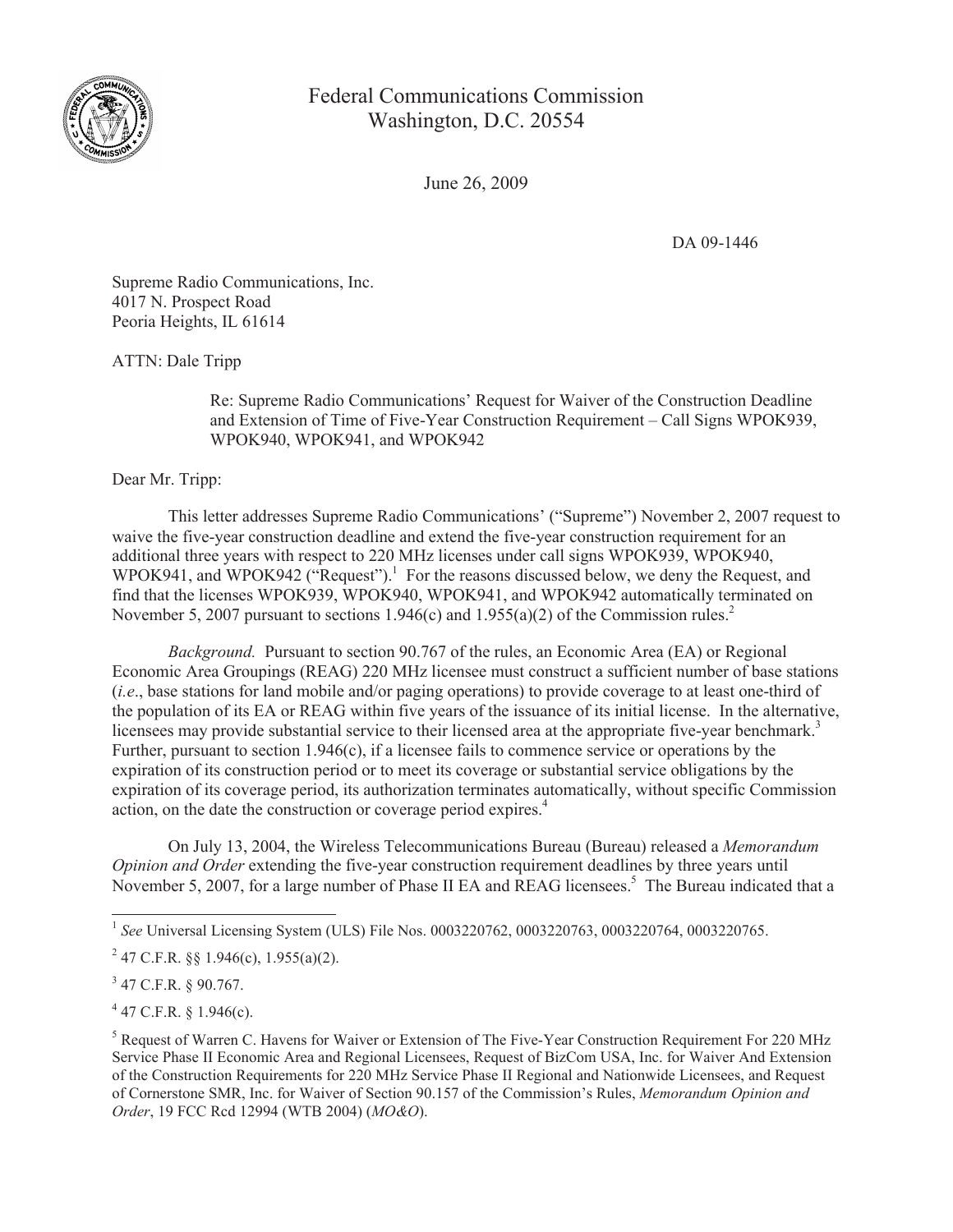three-year extension would be sufficient time for the 220 MHz licensees to construct their systems using available or soon to be developed equipment. The Bureau found that the public interest would be served by allowing additional time for licensees to consolidate licenses, develop new technologies, or take advantage of the technical flexibility provided in the 1997 restructuring of the 220 MHz service rules that has enabled entities to provide a variety of services, including fixed data applications.<sup>6</sup>

Supreme requests a waiver of the five-year construction deadline that would result in a further three-year extension for the subject licenses.<sup>7</sup> In the alternative, if the Commission finds that equipment is sufficiently available to allow a viable service, Supreme requests an extension of 180 days for it to explore equipment suggested by the Commission that could offer a viable service.<sup>8</sup> Supreme argues that it cannot invest in inferior, unsupported equipment that has not been designed to offer a viable radio service,<sup>9</sup> and that manufacturers<sup>3</sup> failure to make viable equipment could not be foreseen or prevented and is a circumstance beyond its control, leaving it "at the mercy" of equipment manufacturers.<sup>10</sup> Supreme also states that challenges related to availability of equipment have not changed since the Bureau provided relief and additional time is needed for equipment manufacturers to catch up with demand from licensees seeking to offer commercially viable service.<sup>11</sup> Supreme adds that it is unrealistic and "nearly" punitive" to require licensees to construct facilities merely to meet administrative requirements when such action would not result in viable service.<sup>12</sup> Supreme further submits that the public interest is served by constructing facilities to provide service to the public, not merely to save a license.<sup>13</sup>

*Discussion*. A waiver may be granted, pursuant to section 1.925 of the Commission's rules, if the petitioner establishes that: 1) the underlying purpose of the rule would not be served or would be frustrated by application to the instant case, and that grant of the waiver would be in the public interest; or 2) where the petitioner establishes unique or unusual factual circumstances, that application of the rule would be inequitable, unduly burdensome or contrary to the public interest, or the applicant has no reasonable alternative.<sup>14</sup> Further, section 1.946 of the Commission's rules allows for an extension of time to meet construction requirements where a licensee demonstrates that failure to meet the construction deadline is due to circumstances beyond their control, but it also outlines reasons that would not justify an extension, such as a failure to obtain financing, or to obtain antenna sites or equipment.<sup>15</sup> However, the waiver standard and extension standards must be applied in consideration of section 309(j) of the Communications Act, as amended, which states that the Commission shall include performance requirements to ensure prompt delivery of services, to prevent stockpiling and warehousing of spectrum by licensees, and to promote investment and deployment of new technologies and services.<sup>16</sup>

We find that grant of a waiver of the five-year construction deadline or an additional extension of

- *8 Id.* at 3*.*
- *9 Id* at 2*.*
- *<sup>10</sup> Id.* at 2.
- *<sup>11</sup> Id.* at 4.
- *<sup>12</sup> Id.* at 3.
- *<sup>13</sup> Id.* at 3.
- <sup>14</sup> 47 C.F.R. § 1.925.
- $15$  47 C.F.R. § 1.946(e).

<sup>6</sup> *MO&O* at ¶ 17.

<sup>7</sup> Extension Request at 1.

<sup>16</sup> *See* 47 U.S.C §309(j)(4)(B).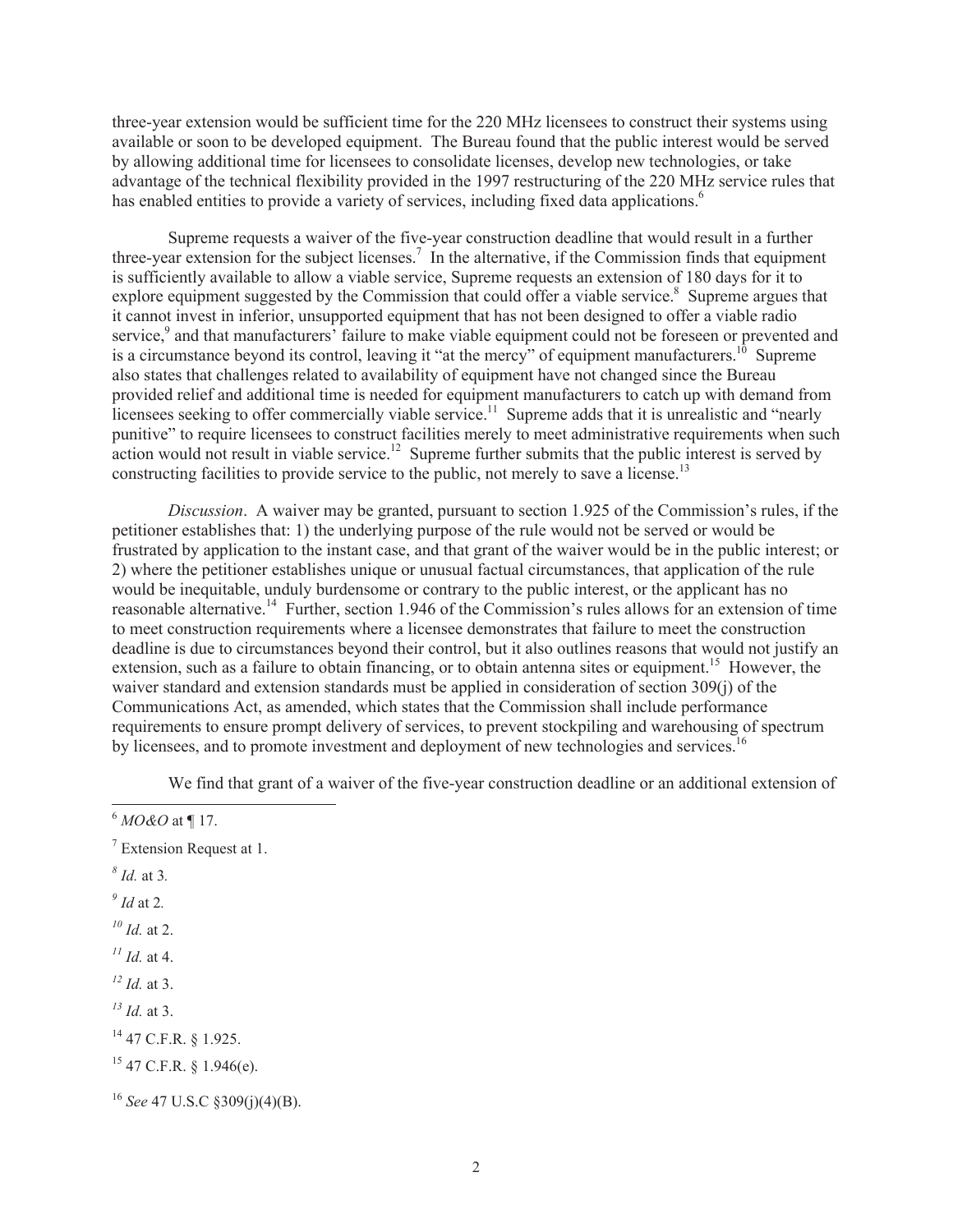time to construct call signs WPOK939, WPOK940, WPOK941, and WPOK942 is not warranted in this instance. We note that the Bureau, in previously providing regulatory relief for a substantial number of 220 MHz licensees, stated that there were several factors that would result in use of the subject licenses in the near term.<sup>17</sup> While many licensees have taken advantage of this relief to meet applicable construction requirements and are providing service in the public interest, Supreme, after holding its licenses for eight years, has failed to provide any service to the public, but has made a business decision to seek further regulatory relief in lieu of deploying available equipment. A search of the Commission's equipment database indicates that a variety of equipment has been approved for the 220 MHz service, including several new authorizations since the 2004 regulatory relief was granted. In contrast, there has been no initiation of service in the 900 MHz Multilateration Location Monitoring Service (M-LMS), where the Bureau recently extended licensee construction deadlines based on a complete lack of available equipment. $18$ 

We provide licensees with substantial flexibility in their system design to meet our build-out requirements and decline, as Supreme requests, to "cite to" equipment which Supreme might find will result in viable service. The Commission has consistently found that licensee business decisions are not circumstances beyond the licensee's control and are not the basis for regulatory relief.<sup>19</sup> Prior to the 220 MHz auctions, the Commission stated that "[t]he Commission makes no warranties about the use of this spectrum for particular services. Applicants should be aware that a Commission auction represents an opportunity to become a Commission licensee in this service, subject to certain conditions and regulations. A Commission auction does not constitute an endorsement by the Commission of any particular services, technologies, or products, nor does a Commission license constitute a guarantee of business success. Applicants should perform their individual due diligence before proceeding as they would with any new business venture."<sup>20</sup> We find that the Supreme's decision to seek a certain type of equipment, rather than pursue another service application for which equipment is currently available, is a

<sup>&</sup>lt;sup>17</sup> See MO&O at ¶[ 16-18. Specifically, in extending the prior build-out deadline by three years, the Bureau cited comments in the record indicating that new digital equipment could be developed in the near term; the fact that some licensees were aggregating multiple 5 kHz channels to utilize 12.5 kHz equipment available in the band; and the flexibility provided in the 1997 restructuring of the 220 MHz service rules that enabled entities to provide a variety of services, including fixed data applications. *Id*. *See also* Amendment of Part 90 of the Commission's Rules to Provide for the Use of the 220-222 MHz Band by the Private Land Mobile Radio Service, PR Docket No. 89-552, Implementation of Sections 3(n) and 332 of the Communications Act, Regulatory Treatment of Mobile Services, GN Docket No. 93-252, Implementation of Section 309(j) of the Communications Act – Competitive Bidding, PP Docket No. 93-253, *Third Report and Order; Fifth Notice of Proposed Rulemaking*, 12 FCC Rcd 10943 (1997) (*Third Report and Order*).

<sup>&</sup>lt;sup>18</sup> Requests of Progeny LMS, LLC and PCS Partners, L.P., Waiver of Multilateration Location Monitoring Service Construction Rules, *Order*, DA 08-2614 (WTB 2008).

<sup>&</sup>lt;sup>19</sup> *See*, *e.g.*, Redwood Wireless Minnesota, LLC, Order, 17 FCC Rcd 22416 (WTB CWD 2002) (construction delays resulting from business disputes were exercise of business judgment and were not outside Petitioner's control); Eldorado Communications LLC, *Order*, 17 FCC Rcd 24613 (WTB CWD 2002) (licensee's determination to initially deploy TDMA system and subsequently to adopt GSM with months remaining before construction deadline was business decision within its control); Bristol MAS Partners, *Order*, 14 FCC Rcd 5007 (WTB PSPWD 1999) (equipment installation or delivery not delayed for some unique reason and licensee failing to obtain equipment was business decision); AAT Electronics Corporation, 93 FCC 2d 1034 (1983) (decision not to market service aggressively because of equipment uncertainties is within licensee's control); Business Radio Communications Systems, Inc., 102 FCC 2d 714 (1985) (construction delay caused by zoning challenge not a circumstance beyond licensee's control); Texas Two-Way, Inc., 98 FCC 2d 1300 (1984), *aff'd sub nom*., Texas Two-Way, Inc. v. FCC, 762 F.2d 138 (D.C. Cir. 1985) (licensee is responsible for delay resulting from interference caused by construction adjacent to construction site because site selection was an independent business decision).

<sup>20</sup> *Third Report and Order*, 12 FCC Rcd at 10953 ¶ 19.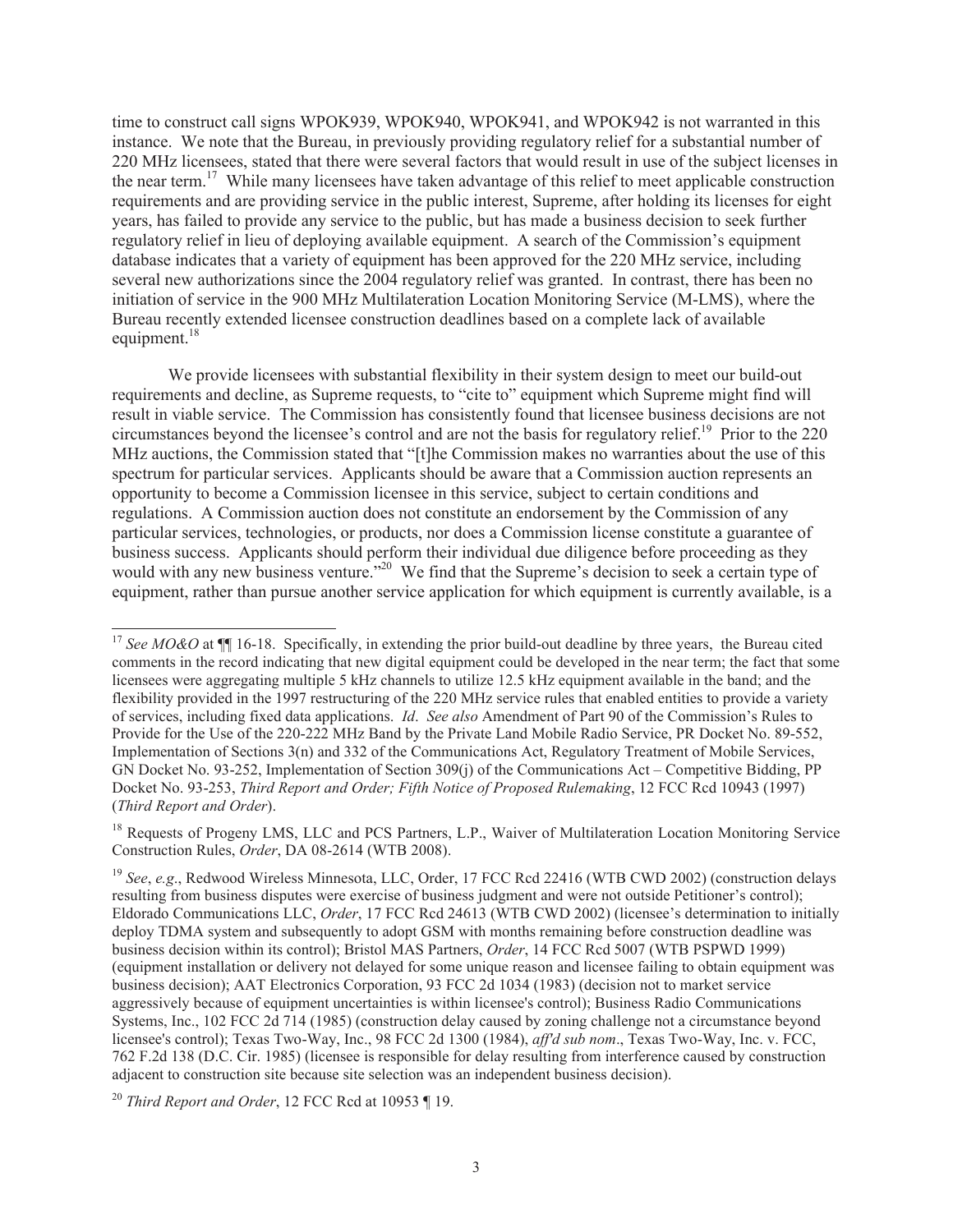business decision and not a circumstance beyond its control.

As stated above, we do not find that an extension in this instance is warranted, particularly where, unlike the M-LMS service, equipment options do exist in the 220 MHz band and other licensees are in fact providing service. We also find our action today to be consistent with our treatment of licensees in the 218-219 MHz service where regulatory relief was initially granted based on equipment difficulties. In those cases, the licensees' further requests for extended relief were denied based in part on the determination that the licensees made business decisions to not initiate service notwithstanding the availability of equipment.<sup>21</sup> We also do not believe that in this instance an additional extension would serve the underlying purpose of the construction rules, because there is no evidence to suggest that Supreme would commence service to the public in the near future, if relief is granted. Further, we do not find that enforcement of the construction benchmark is inequitable, unduly burdensome or contrary to the public interest because equipment options do exist in the 220 MHz band and other licensees are providing service. Accordingly, we find that Supreme has not presented a sufficient justification for a waiver or additional extension of its construction deadlines.

We also note that Supreme captions its pleading as a request for extension of time and a request for waiver of Commission rules, specifically rule section 1.946. However, Supreme does not reference section  $1.925^{22}$  applicable to requests for waiver, nor does it present any arguments pursuant to the prongs set forth in the waiver standard. Nonetheless, to the extent a waiver is requested, we do not believe that in this instance an additional extension would serve the underlying purpose of the construction rules. Further, we do not find that enforcement of the construction benchmark is inequitable, unduly burdensome or contrary to the public interest because equipment options do exist in the 220 MHz band and other licensees are providing service.

For the reasons discussed above, we deny Supreme Radio Communications' Request. Accordingly, call signs WPOK939, WPOK940, WPOK941, and WPOK942 automatically terminated on November 5, 2007, for failure to meet the construction requirements set forth in section 90.767 of the

<sup>21</sup> *See*, *e.g*., Letter dated May 31, 2005 from Katherine M. Harris, Deputy Chief, Mobility Division, Wireless Telecommunications Bureau, to Buddy C. Stanley, ITV, Inc., 20 FCC Rcd 9548, *recon den*., Application of ITV, Inc., *Memorandum Opinion and Order*, 22 FCC Rcd 1908 (WTB CWD 2007); Letter dated January 31, 2007, from Thomas P. Derenge, Deputy Chief, Mobility Division, Wireless Telecommunications Bureau, to Stephen E. Coran, Esquire, counsel for U.S. Telemetry, 22 FCC Rcd 1921 (WTB MD 2007).

<sup>22</sup> 47 C.F.R. § 1.925.